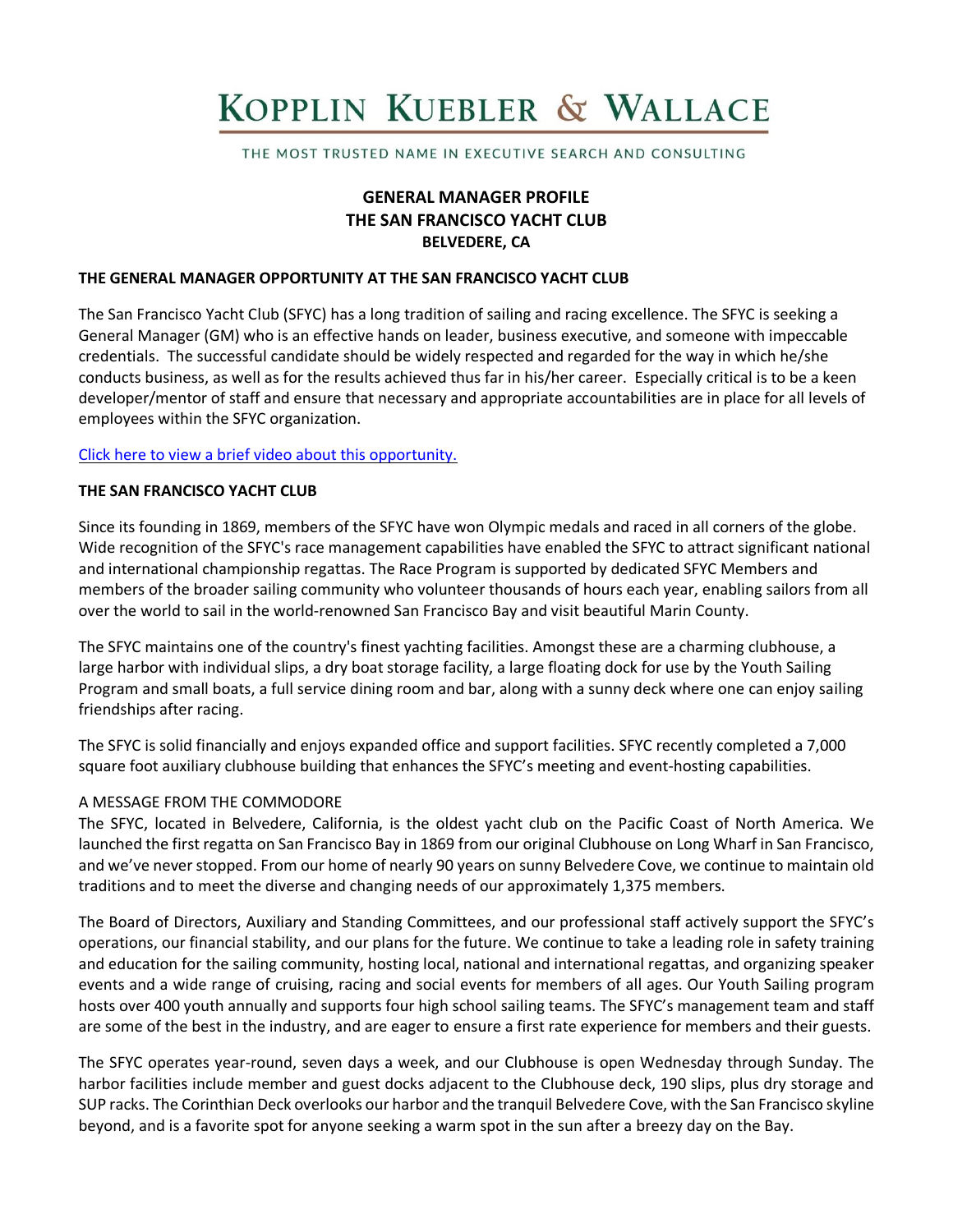The fog we see streaming through the Golden Gate and across the bay is part of the wind machine that is mother nature's gift to the Bay Area sailing community! To the west of our Clubhouse deck, you will often find members with their children on our much-loved beach and lawn that have been enjoyed by generations of members and their families.

The SFYC is a west coast gem enjoyed by our members and the yachting community from all parts of the world.

## **THE SAN FRANCISCO YACHT CLUB BY THE NUMBERS**

- 1375 Members, all categories
- \$8.5M Gross volume
- \$2.9M Annual dues volume
- \$2.7M F&B volume

## **The San Francisco Yacht Club website**: [www.sfyc.org](http://www.sfyc.org/)

#### **GENERAL MANAGER JOB DESCRIPTION**

The General Manager (GM) is hired and retained by the Board of Directors and reports to the Commodore. The GM has clear "ownership" for day-to-day operations of SFYC, while focused on the achievement and maintenance of an annual business plan for the SFYC, and all the necessary elements, activities and staff to support this focus. Specific emphasis on consistently enhancing an extraordinary experience for the members and their guests is primary to this role. The GM is responsible for managing the entire inventory of key assets (physical and staff) including clubhouse, sailing, marina, food and beverage, and others, to ensure consistently meeting clearly defined expectations of service execution and delivery.

The GM will provide leadership to contributing constituencies (Board, Committees, Members, and Staff) relative to key programming, events and activities at the SFYC, recognizing the need to lead in balancing multiple interests, perspectives, and the SFYC's business and financial objectives. Successful administration of all operations of the SFYC, while meeting annual tactical and strategic goals and expectations, is critical, as is keeping a clear appreciation of maintaining high member satisfaction levels in the course of doing so. The GM will be leading all aspects of the organization and should have the "visionary leadership" to make necessary and sometimes bold decisions in the best interests of the SFYC.

## **CANDIDATE RESPONSIBILITIES**

- Coordinate and implement Board policies
- Assure a high level of member satisfaction, including soliciting member feedback and improving the sense of "inclusiveness" for all members
- Provide ongoing evaluation of the physical plant and equipment, anticipate needs, and oversee capital projects
- Develop and monitor SFYC protocols to assure compliance with local, state, and federal laws
- Manage all SFYC staff in a professional manner, including regular performance reviews that reflect achievement against individual performance goals. Provide guidance and support to staff to help them perform at an optimum level.
- Improve SFYC operational efficiency and effectiveness
- Manage to the annual budget. Review income and cost relative to goals and recommend corrective action. Implement controls to safeguard funds.
- Be a source of continuity and professionalism in SFYC operations across changes in Flag and Board leadership.
- Be informed of club industry "Best Practices" (i.e., governance, bylaws, member surveys, policies and procedures, etc.)

## **CANDIDATE QUALIFICATIONS**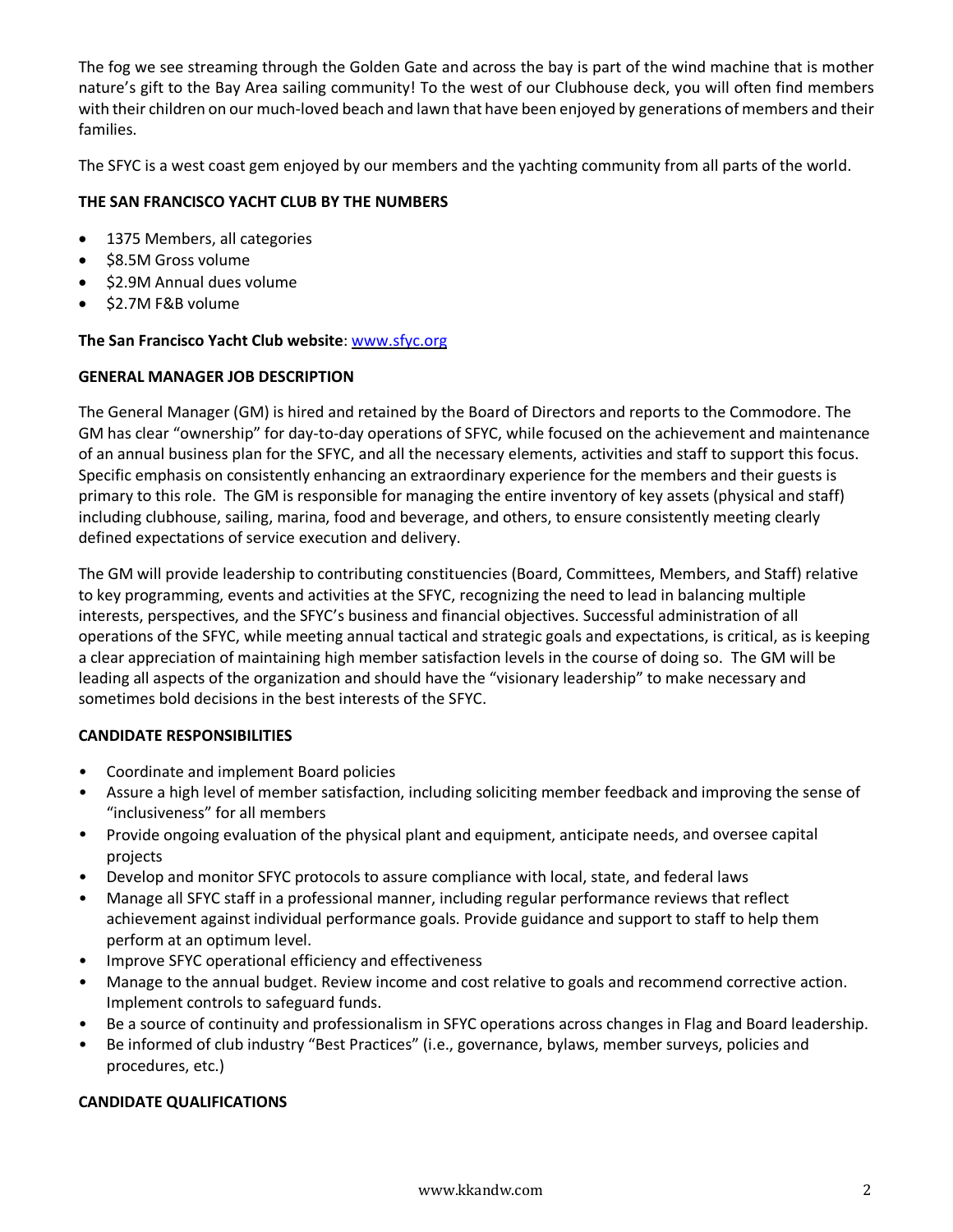- A minimum of 5 7 years of progressive leadership/management experience in (preferably) a private member-owned yacht club, or leading hospitality operations outside of the club industry in a similar hospitality operation.
- Strong personal qualities of integrity, confidence, credibility, energy, commitment, and humor along with exemplary ethics.
- Possess exceptional financial and budgeting acumen.
- Demonstrated skills in food and beverage operations and quality are essential.
- Technologically proficient and recognizing best practices use of technology to improve 'high touch' service delivery to members, as well as to more effectively manage and lead operations.
- Someone who respects the history and traditions of the SFYC, while also being an innovator and a champion of new ideas and initiatives, looking to consistent improvement of member experiences and operational efficiency.
- A true, confident, diplomatic, and competent club industry professional with exceptional "executive presence," who recognizes the importance of accountability, and who has a strong history of success in working with member boards and committees.
- Outstanding communication skills are necessary for this role and to be successful at the SFYC. As the primary communicator of much of the information at the SFYC, proven outstanding verbal and written skills are absolutely critical, as is a keen ability to "listen," "engage," "build trust" and "be highly approachable." One must have strong "executive presence" and truly understand the unique and compelling culture of the club.
- Must be a visionary and mission oriented; anticipating how the SFYC continues to evolve is important, as is being actively 'networked' in the industry to the point of being on the forefront of trends in clubs. The GM should be able to project and steer the SFYC in the right directions for the benefit of the membership.
- A "hands on" leader who recognizes the balance between leading, doing and delegating.
- A visible, sincerely engaged and hard-working leader that brings ideas to the table and can express those ideas thoughtfully and easily to team members, the Board and Committees.
- Being strategic in focus and able to gain support and execute approved plans and directions, sometimes exhorting the Board to make actionable decisions, albeit it with a strong and natural ability to analyze and communicate the reasons behind recommendations.
- Being naturally outgoing, conversant, respectful, and diplomatic, but able to diplomatically say "no" when appropriate.
- Recognizing the need for the continuation of an "employer of choice" approach to attracting, retaining, and developing staff at every level within the greater SFYC organization.
- Innately understanding, empathetic, reliable, and relatable to members and staff at all levels.
- Possessive of a strong financial acumen for hospitality trends and metrics, and able to fully comprehend and explain P/Ls, balance sheets, cash flow and operating, capital and project management budgets.
- The ability to adapt and positively contribute to changing and evolving circumstances.
- A true "partner" with the Board, recognizing that he/she needs to be a creative problem solver whose ability to convey ideas, suggestions, and solutions in a thoughtful, well-reasoned manner with a high level of integrity results in high levels of respect.
- Yacht club or marina experience preferred

# **EDUCATION**

- A Bachelor's Degree from a four-year university or college is highly desirable, preferably in Hospitality Management, Business, or Finance.
- In lieu of the degree, substantial private club or hospitality experience may be considered.
- Certified Club Manager (CCM) designation preferred.

# **CLUB COVID REQUIREMENTS**

The SFYC does require staff to be fully vaccinated as a provision of employment.

## **SALARY AND BENEFITS**